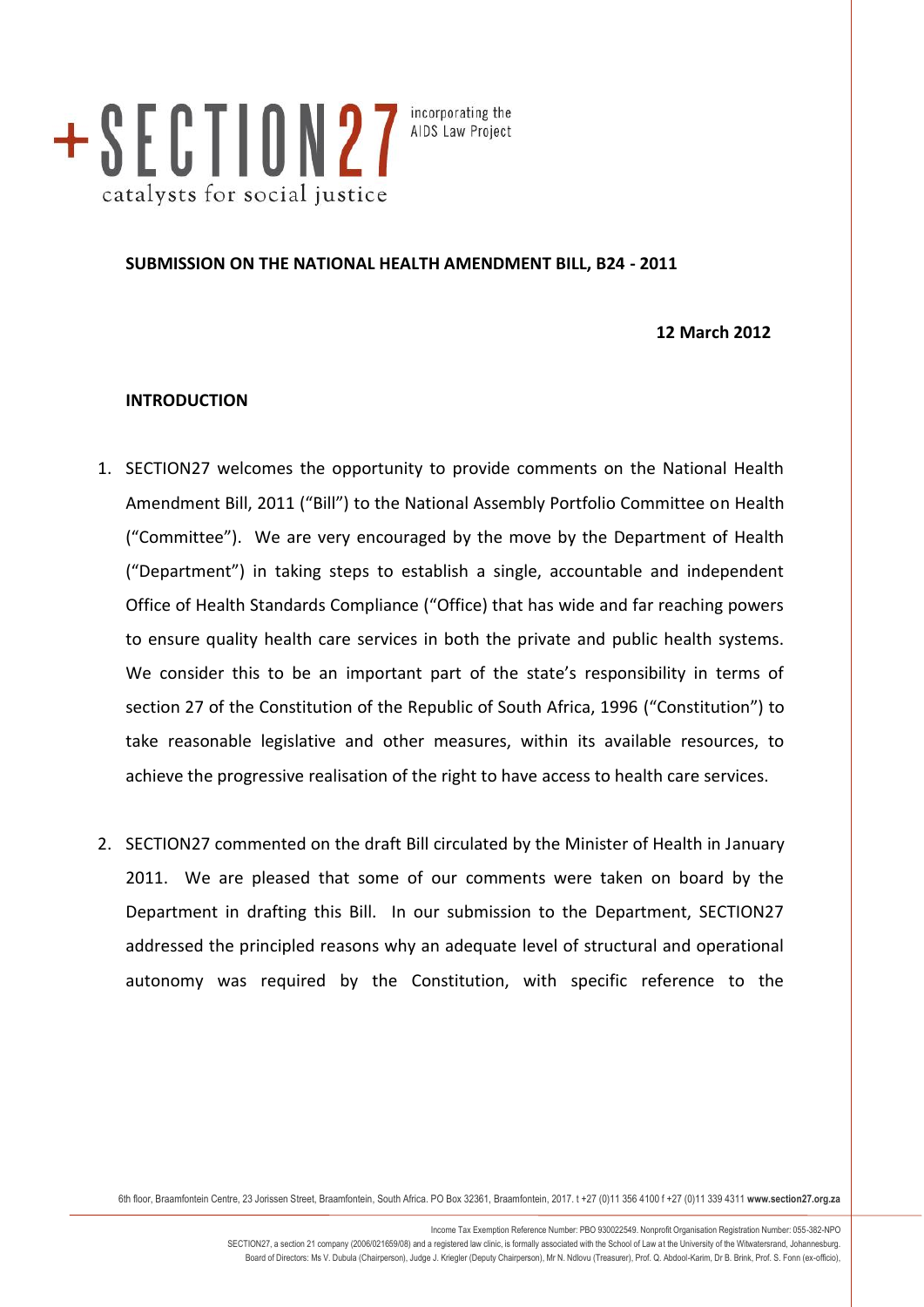Constitutional Court judgment in *Glenister*. 1 The SECTION27 submission on the draft Bill dealt in detail with this issue. The submission can be accessed from [http://section27.org.za.dedi47.cpt1.host-h.net/2011/05/04/submission-on-the-draft](http://section27.org.za.dedi47.cpt1.host-h.net/2011/05/04/submission-on-the-draft-national-health-amendment-bill-2011/)[national-health-amendment-bill-2011/.](http://section27.org.za.dedi47.cpt1.host-h.net/2011/05/04/submission-on-the-draft-national-health-amendment-bill-2011/)

3. The version of the Bill currently before the Committee emphasises the independent nature of the Office. *Inter alia*, the explanatory memorandum attached to the Bill states the following intention:

"The National Health Amendment Bill (the Bill) seeks to amend the National Health Act, 2003 (Act No. 61 of 2003) (the Act), to empower the Minister to establish an independent entity, namely the Office of Health Standards Compliance (the Office)."

- 4. The independence of the office is further inferred by the inclusion of the prohibition in section 89(1)(a) against obstructing or hindering a health officer or an inspector in the performance of his or her functions under the Bill. To do so is an offence.
- 5. The Office is accountable both to the Minister and Parliament, to which it must report annually. SECTION27 welcomes this approach and urges the Committee to play an active role in ensuring that the Office is able to fulfil its functions independently. This submission offers some recommendations in this regard.
- 6. In considering the Bill, we have again focused on issues of independence and accountability of the Office, its Chief Executive Officer (CEO) and the Ombud.

# **CONCERNS ABOUT SPECIFIC PROVISIONS OF THE BILL**

- 7. This submission raises concerns about the provisions of the Bill relating to the following:
	- 7.1. Appointment of the CEO;
	- 7.2. Functions of the CEO;

1

<sup>1</sup> *Glenister v President of the Republic of South Africa and Others* 2011 (3) SA 347 (CC).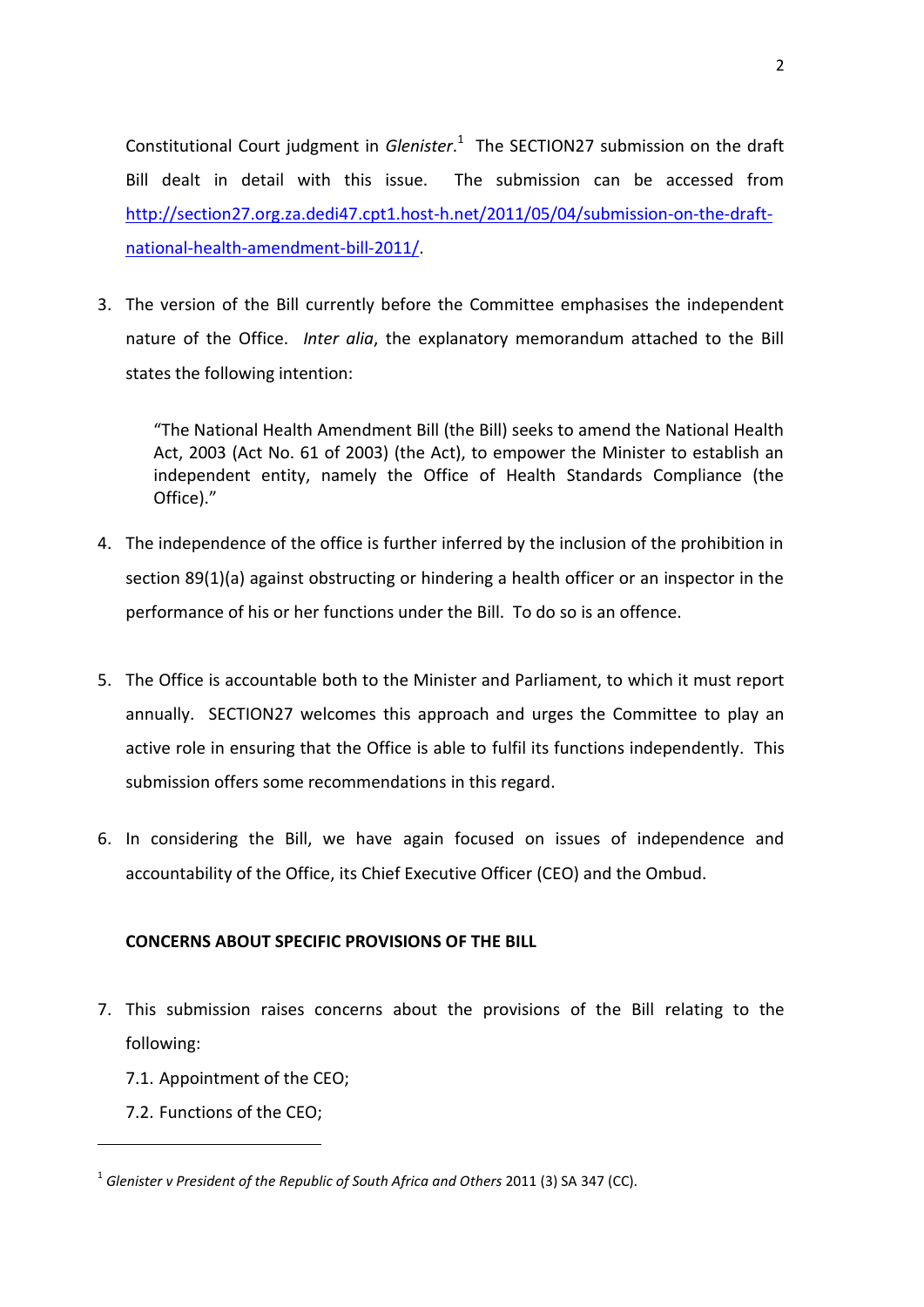- 7.3. Accountability of and reporting by the CEO;
- 7.4. Constitutional right to privacy;
- 7.5. Appeals against decisions of the CEO and the Ombud;
- 7.6. Offences and penalties; and
- 7.7. Financial implications of the Bill.

## **Appointment of the CEO (section 79A)**

- 8. The Bill envisages that the CEO is the administrative head of the Office and responsible for ensuring that the functions of the Office are carried out without fear, favour or prejudice. Given this role, we are concerned that the CEO may be removed on the ground of 'ill health' in circumstances where he or she is capable of continuing to carry out his or her functions under the Bill because the term is vague.
- 9. Furthermore, the section 79A(4)(c) ground of removal on the basis of 'inability to perform the functions of the Office effectively' is even more vague and out of step with ordinary grounds of removal of those occupying similar positions in independent bodies that are regulated by statute.
- 10. In order to address the two problematic grounds of removal, we recommend that the Bill is amended to delete subsections 79A(4) (b) and (c) referring to 'ill health' and 'inability to perform the functions of the Office effectively' and replace the two grounds with one ground of 'incapacity', which is a well-understood concept in labour law that addresses the inability to do a job whether for ill-health or any other reason.
- 11. Alternatively, if the Committee decides to retain the ground of 'ill health', we recommend that the 'ill health' category be replaced with the ground in the following terms: 'serious illness that renders the CEO unable to perform his or her functions effectively' in order to address the vagueness of 'ill health'.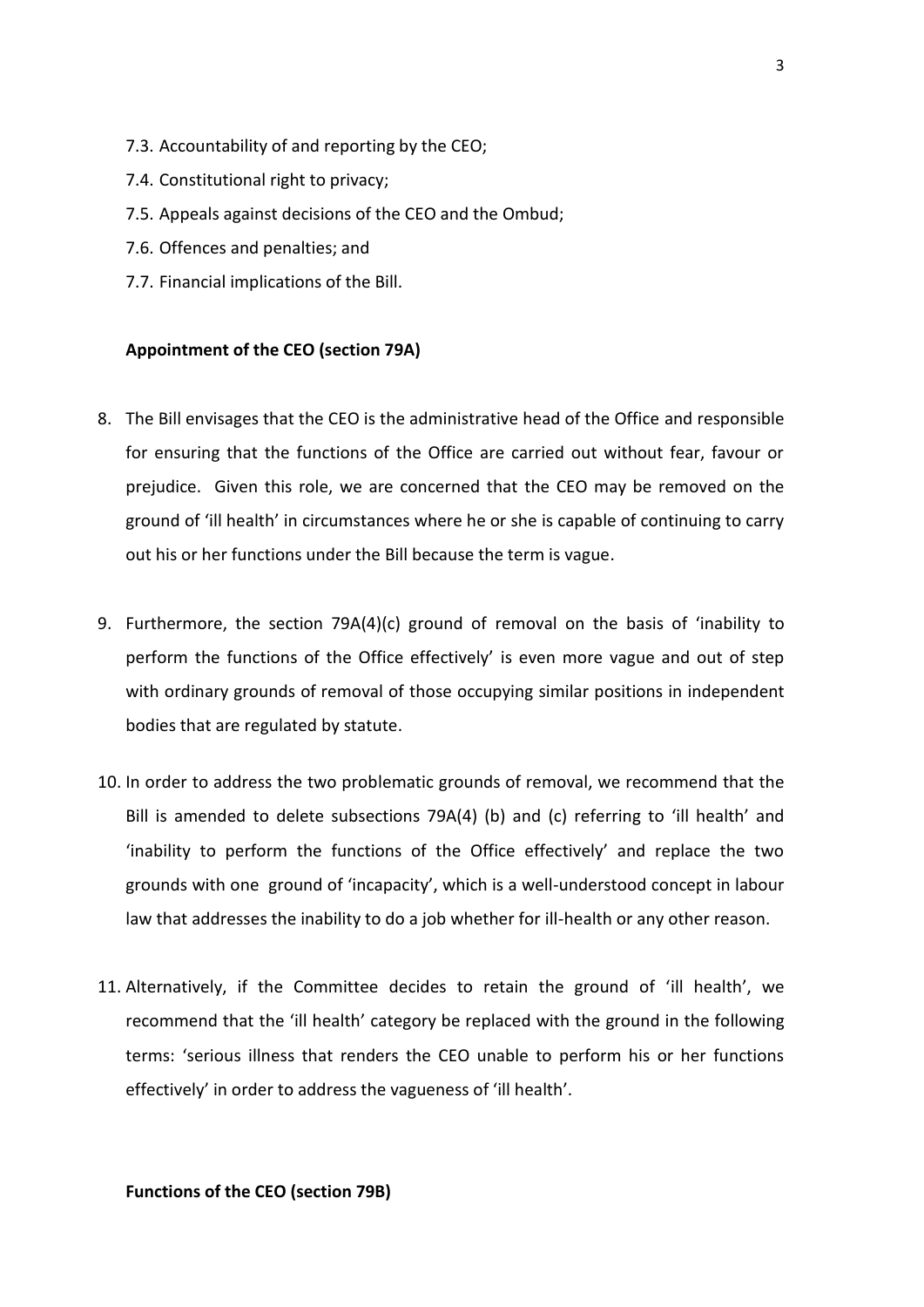12. According to section 79B(1)(c) the CEO:

"must appoint suitably qualified persons as employees of the Office in accordance with an organisational structure approved by the Minister".

- 13. We agree that the Minister has an important role in setting the organisational structure, however, there should be greater legislative control over the Minister's power in this regard in order to preserve the independence of the Office and its CEO. There are a range of other mechanisms that can help to strike the balance. For example, the Minister may make an organisational structure –
	- 13.1. On the recommendation of the Office or an independent third party;
	- 13.2. In consultation with the Office; and/or
	- 13.3. In terms of regulations issued in terms of section 90 of the NHA.
- 14. The empowering statute needs to provide guidance on the process in terms of which the organisational structure will be determined, and by whom. If this is not done, the organisational structure could be amended by the executive from time to time for political reasons.

## **Accountability of and reporting by the CEO (section 79D)**

15. The Bill seemingly conflates accountability and reporting requirements, with the Office having to account and report to the Minister. As already indicated, we have no principled opposition to the Office being required to report to the Minister. In our view, however, an adequate level of structural and operational autonomy cannot be achieved if the Office remains directly accountable to the Minister. Instead, we recommend that it account directly to Parliament. Given its role in holding the executive to account and overseeing the implementation of legislation, Parliament is the appropriate body to play such a role.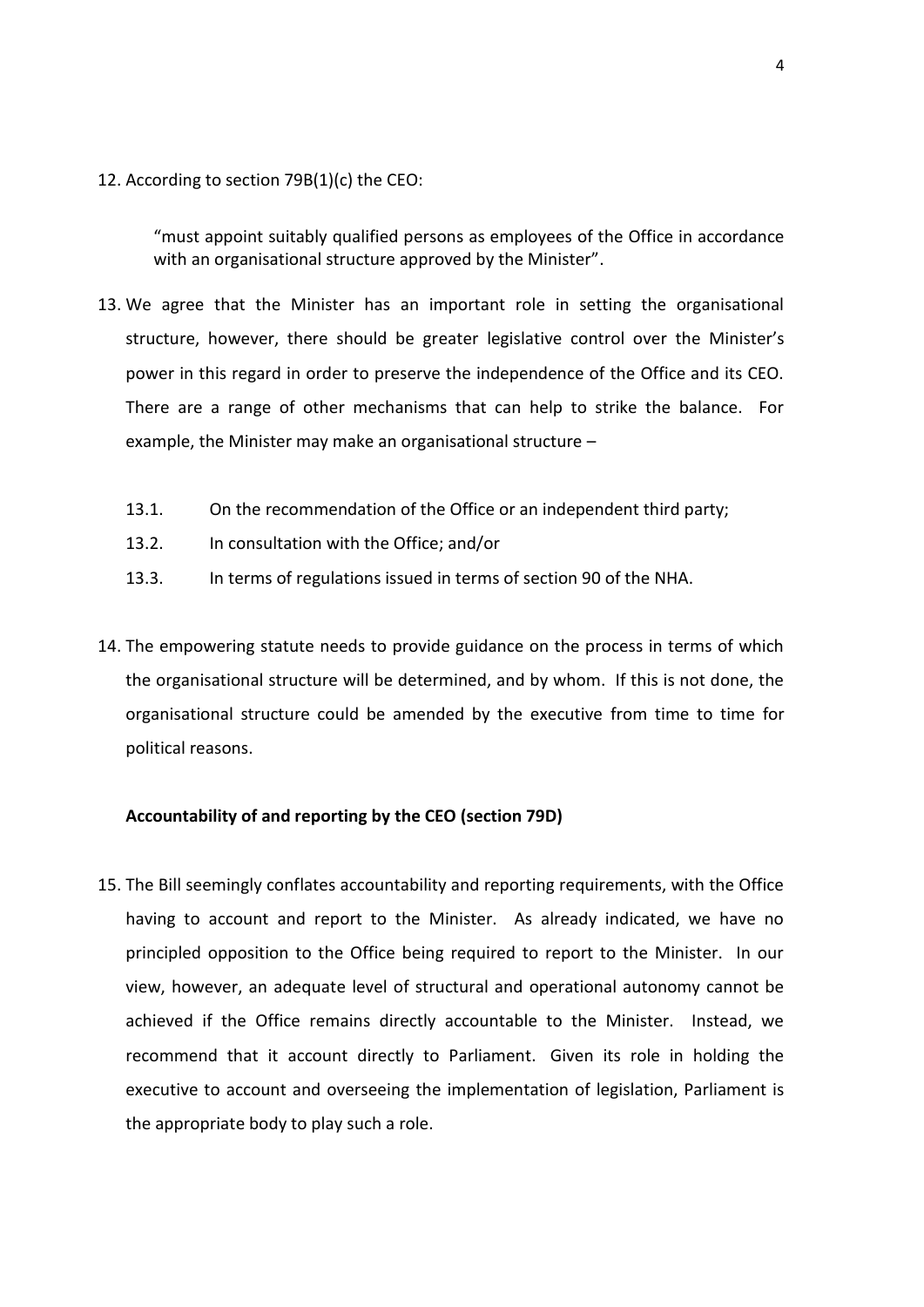16. In terms of reporting requirements, we are in principle in agreement with the substance of the reporting model as detailed in proposed new sections 79D(2), (3) and (4). However, we have concerns regarding subsection 79D(1)(b)'s requirement that the Office's annual report has to be approved by the Minister before being tabled in Parliament. While we agree that the annual report should be published in the prescribed form, we do not see a need for the Minister to play the role as set out in the provision. Instead, as is ordinarily the case with autonomous and independent agencies, the Minister's role should be limited to making regulations that prescribe the form of the annual report. We recommend that section 79D(1)(b) and (3) are amended to indicate that the CEO is responsible for tabling the annual report to Parliament.

### **Functions of Ombud (section 81A)**

- 17. Section 81B of the Bill requires that the Ombud must be independent and impartial in carrying out his or her functions. In light of this requirement of independence and impartiality, we are concerned that the framework provided in the Bill does not support the independence of the Ombud. In particular, the reliance of the Ombud on the CEO of the Office and the Minister for resources to fulfil its functions is concerning. For example, the Ombud is not entitled to permanent staff and must rely on the Office to second employees to the Ombud at the discretion of the CEO. According to section  $81(2)(c)$  the Ombud "is assisted by persons designated and seconded by the Office with the concurrence of the Ombud". In other words, although the Ombud has some say in a designation or secondment, he or she will have limited authority in determining his or her own staff complement.
- 18. Furthermore, section 81B(3) provides that:

"The Minister, Department and Office must afford the Ombud such assistance and support as may be reasonably necessary for the Ombud to perform his or her functions effectively and efficiently".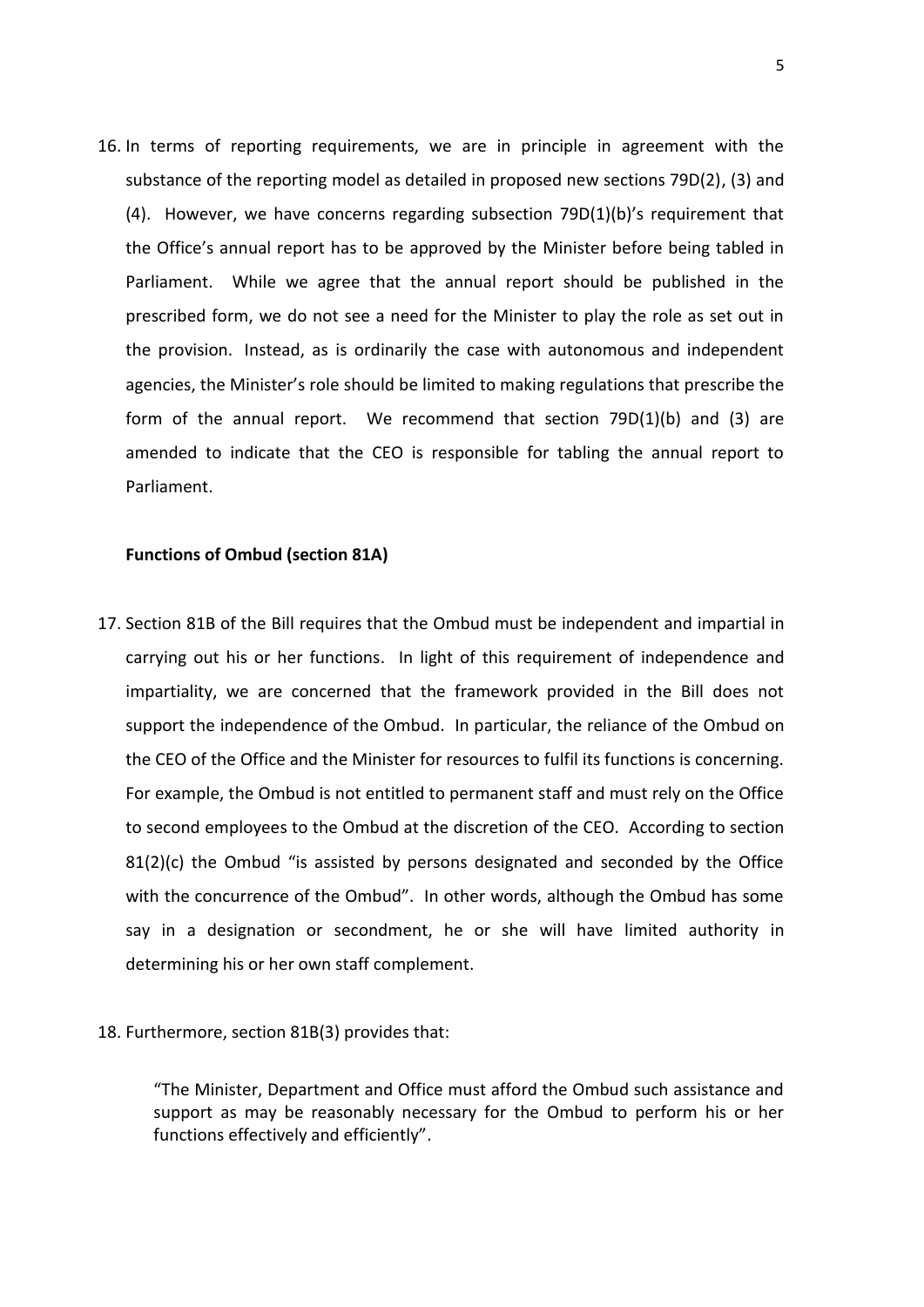- 19. In other words, the Ombud may receive assistance from time to time as and when such assistance is deemed 'reasonably necessary', as determined by someone other than the Ombud him or herself
- 20. The Department should not have any role whatsoever in the allocation of staff or resources to the Ombud – as this will compromise the independence of the office of the Ombud.
- 21. In our view, in order to meet the independence requirement of section 81B(2), the Ombud should have permanent staff and the necessary resources to perform the functions of the role
- 22. In this regard, we recommend that the reference to the Department in section 81B(3) is deleted. We also recommend that section  $81(2)(c)$  is amended to provide for permanent staff to be allocated to the Ombud.
- 23. With respect to the provisions dealing with the Ombud and the CEO's relationship, we note that there is a need for greater clarity about the relationship between the Ombud and the Office in general. One example is the lack of clarity around the status of the Ombud's recommendation and whether the CEO is required to carry out the recommendations or not. According to section 81A(9), the Ombud is required to report his or her recommendations to the CEO following each investigation. However, it is unclear what the obligations of the CEO are in relation to the findings and recommendations of the Ombud. On the one hand, the CEO 'may' at his or her discretion, liaise with the relevant provincial or municipal authority in relation to recommendations of the Ombud (subsection 10) but on the other hand if the CEO fails to act on these recommendations, the Ombud has recourse to the Minister (subsection 11). So, is the CEO required to take action in accordance with the recommendations and finding of the Ombud or not? If so, an amendment to subsection 9 may help to clarify the position:

"(9) after each investigation, the Ombud must submit a report together with his or her recommendations [on] for appropriate action to the Chief Executive Officer"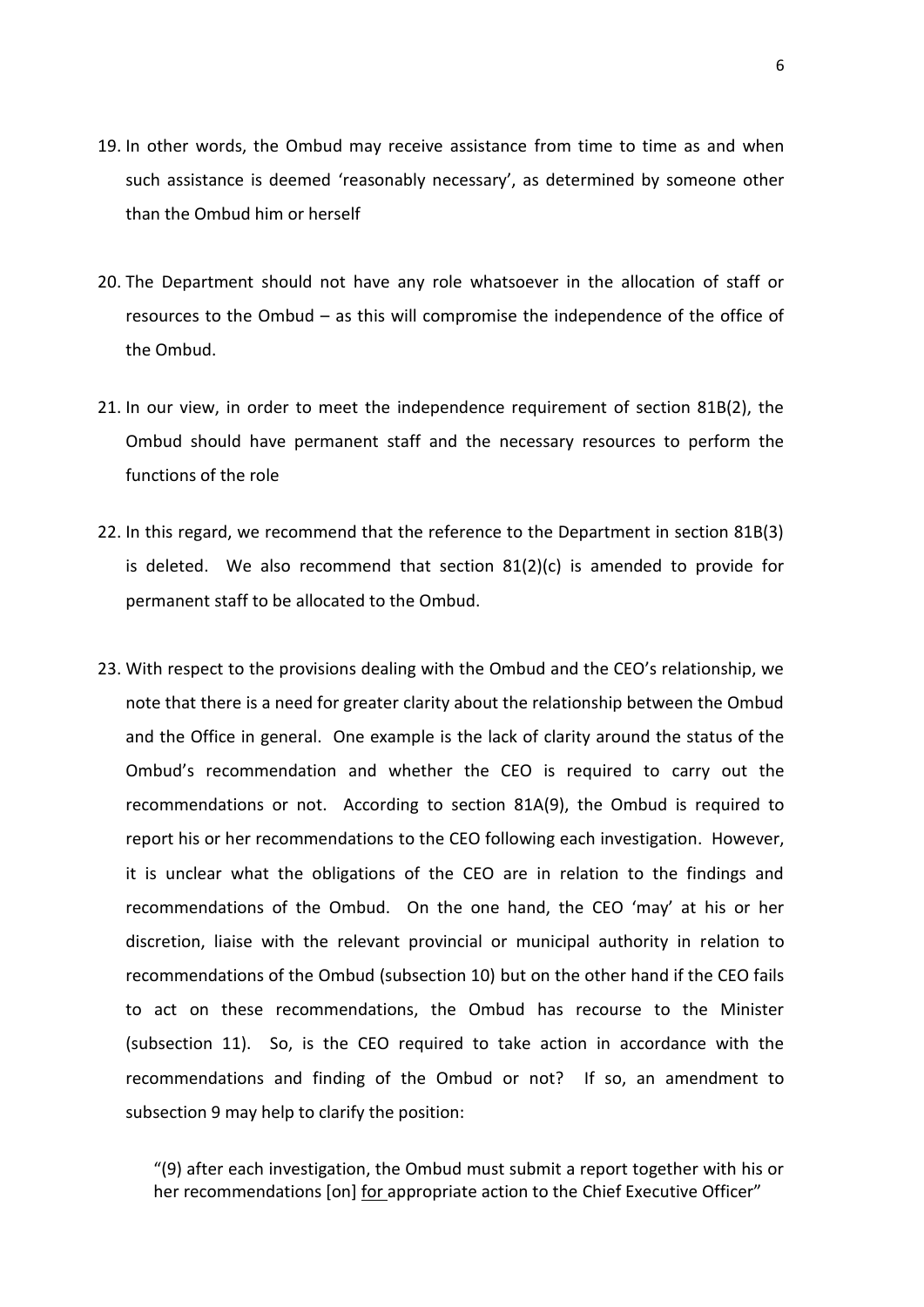- 24. Subsection 11 would remain intact in order to provide some recourse to the Ombud in the event that the CEO does not comply with subsection 9.
- 25. On the other hand, if the intention of subsection 9 is to afford the CEO a discretion about whether to take action on the recommendations of the Ombud, then it is advisable to put in place some objective criteria to guide the CEO's decision in this regard, possibly by regulations in terms of section 90 of the National Health Act.
- 26. In any event, we request that the Committee seek clarity from the Department on the accountability structure between the Ombud and the CEO in order to ensure that the Ombud plays a meaningful role in improving confidence in the health system by attending to complaints referred to the Ombud by members of the public.

## **Constitutional right to privacy (section 86A)**

27. The inclusion of section 86A - which states the application of the constitutional right to human dignity, freedom of the person and privacy – appears to simply emphasise that individual rights must be protected in the conduct of any function or act in terms of the Bill. We have no objection to the inclusion of such a clause, however, we suggest that the heading is amended to reflect the wording of the clause - which encompasses more than the right to privacy. Furthermore, given the origin of the wording is found in section 29 of the Criminal Procedure Act, 55 of 1977, we recommend that the wording of the heading of section 86A is deleted and replaced by the following heading: 'search to be conducted in decent and orderly manner' in order to remain consistent with the legislative regime to which it refers.

#### **Appeals against the decisions of the Office or Ombud (section 88)**

28. On our reading, the Bill provides that any aggrieved person is entitled to lodge an appeal against a decision of the Office or the Ombud. The Bill empowers the Minister to appoint an independent *ad hoc* tribunal in relation to each and every appeal lodged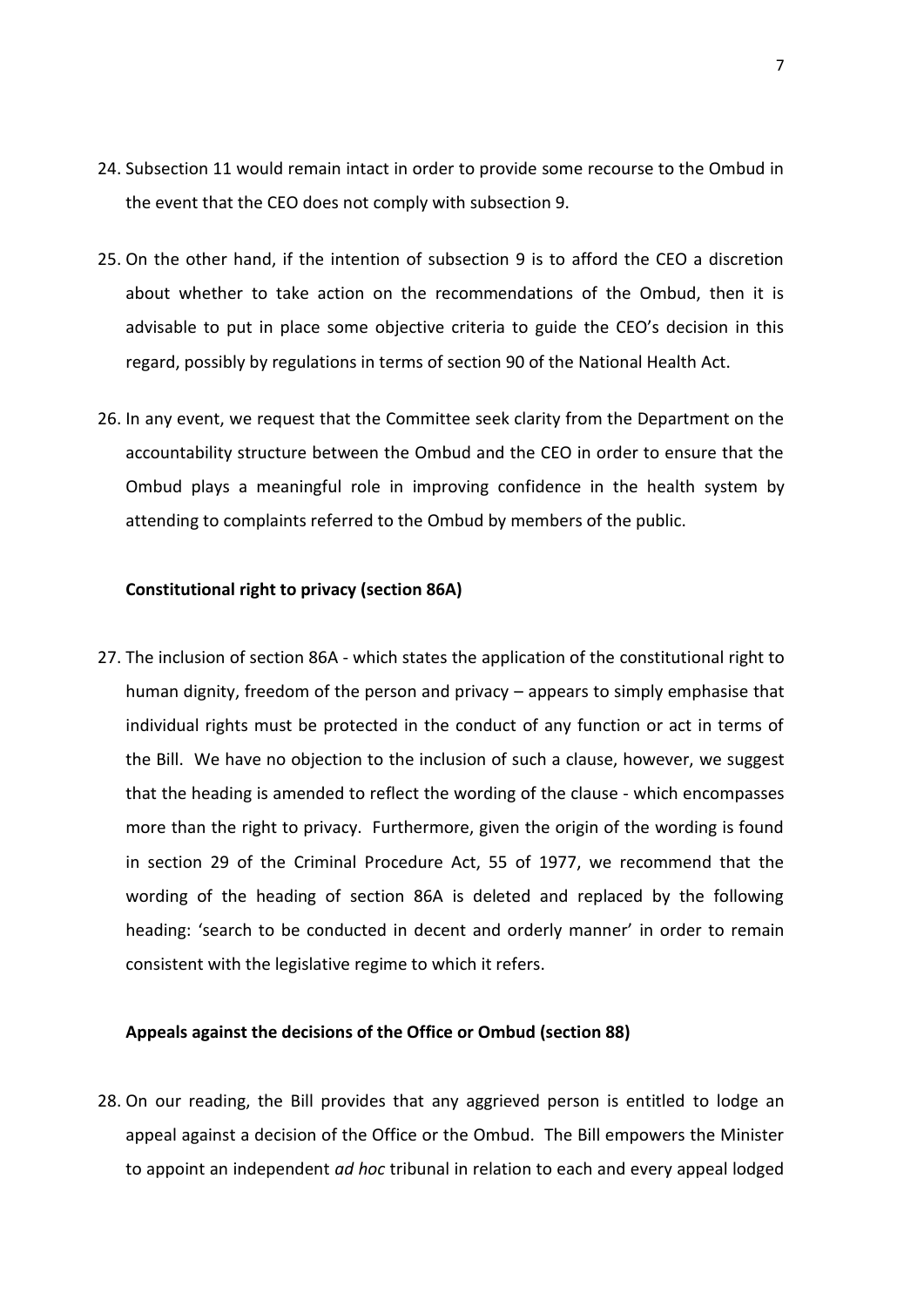with the Minister. This simply begs the question: why not let all appeals be processed by an independent tribunal established for a certain period to deal with all appeals against decisions of the Office or the Ombud. In our view this is an important aspect of an independent tribunal. As with similar regimes, the role of the Minister is limited to making regulations that prescribe the appointment and functions of an independent tribunal.

### **Offences and penalties (section 89)**

29. We are concerned about the offence created by section  $89(1)(g)$  relating to the disclosure of information, which provides as follows:

"(1) A person is guilty of an offence if he or she-

(g) discloses any information acquired in the performance of any function in terms of this Act which relates to the financial or business affairs of any person, to any other person, except if –

(i) such other person requires that information in order to perform any function in terms of this Act;

(ii) the disclosure is ordered by a court of law; or

(iii) the disclosure is in compliance with the provisions of any law

(2) any person convicted of an offence in terms of subsection (1) is liable on conviction to a fine or to imprisonment for a period not exceeding 10 years or to both a fine and such imprisonment".

30. In our view, the offence – which relates to the disclosure of financial or business affairs of any person - is too broad. Given that the information is collected in the context of the protection of public health, it is unclear why there is a need to criminalise the disclosure of such information, regardless of whether any harm may result from the disclosure of the information. Such information may already be in the public domain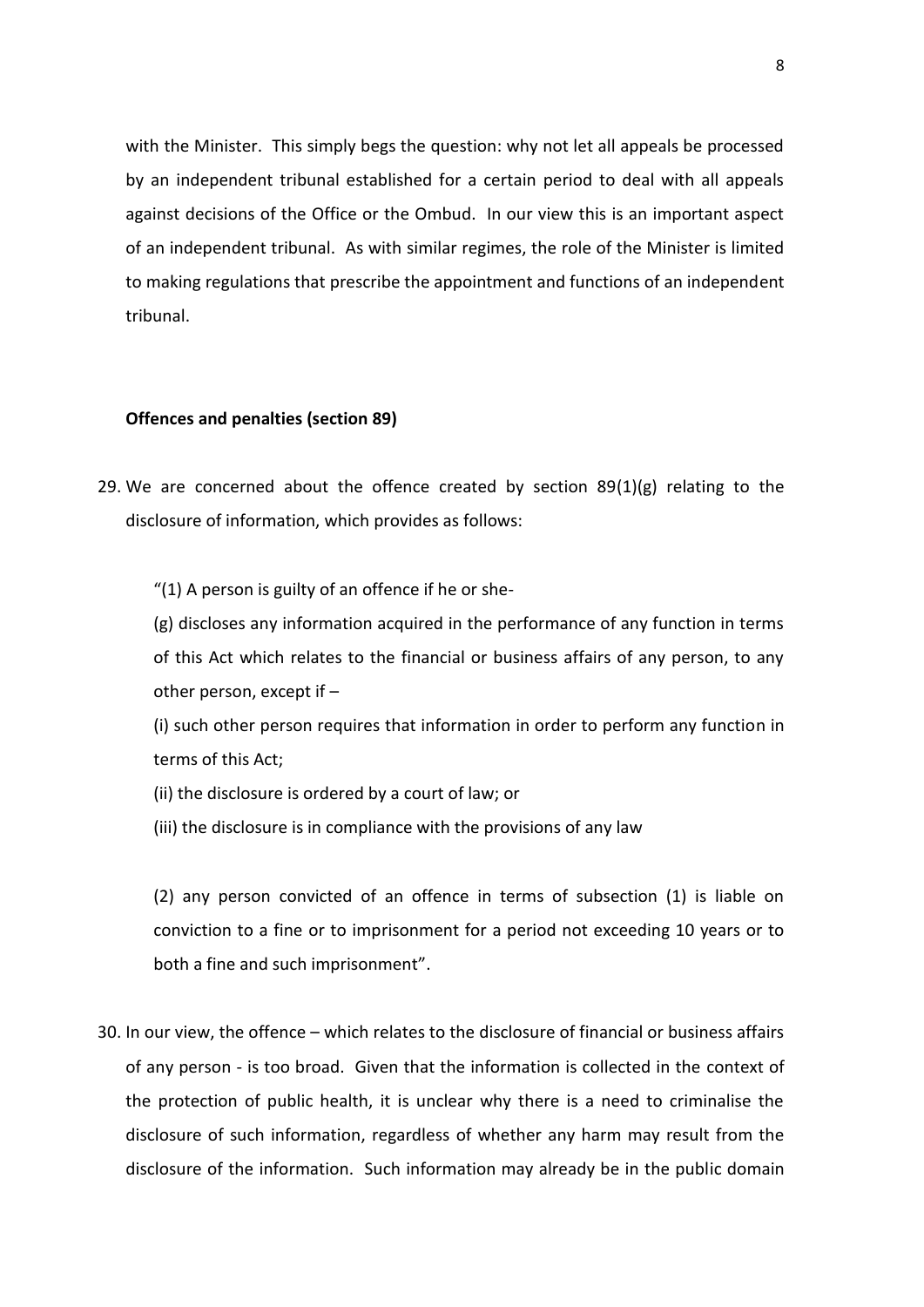in the form of records lodged with public authorities or could be available to the public by way of a request in terms of the Promotion of Access to Information Act. Furthermore, such information may have the potential to reveal corruption. Any personal information that may come to light in the course of an investigation by the Office or the Ombud may be protected by existing law and could alternatively be protected further through administrative rather than criminal penalties.

- 31. In the case of disclosure of information, the right to privacy of the person concerned trumps any other right that may be served by its disclosure – without providing an opportunity to weigh the two interests and the possible prejudice to either party. In other words, the offence is unreasonable and disproportionately harsh compared to the interests that the offence seeks to protect.
- 32. We strongly recommend that section 89(1)(g) be removed in its entirety.

#### **Financial implications for the state**

- 33. We note that R28 million has been set aside for the costs of setting up the Office we presume that this will include the set up of a physical premises, human resources and necessary equipment. We believe that this is a reasonable start-up budget for an institution of this nature. However, we urge the Committee to seek from the Department further information about the envisaged structure of the Office, for example, in the form of an organogram in order to determine whether the budget allocation is adequate.
- 34. We would like to stress the need for the adequate funding of the Ombud, particularly in light of the Ombud's role in addressing concerns of the public in relation to access to health care services. We would also like to note the importance of ensuring that the institution as a whole must be sufficiently funded in order to be able to properly use its wide and far-reaching powers to ensure the health and safety of users of the health system.